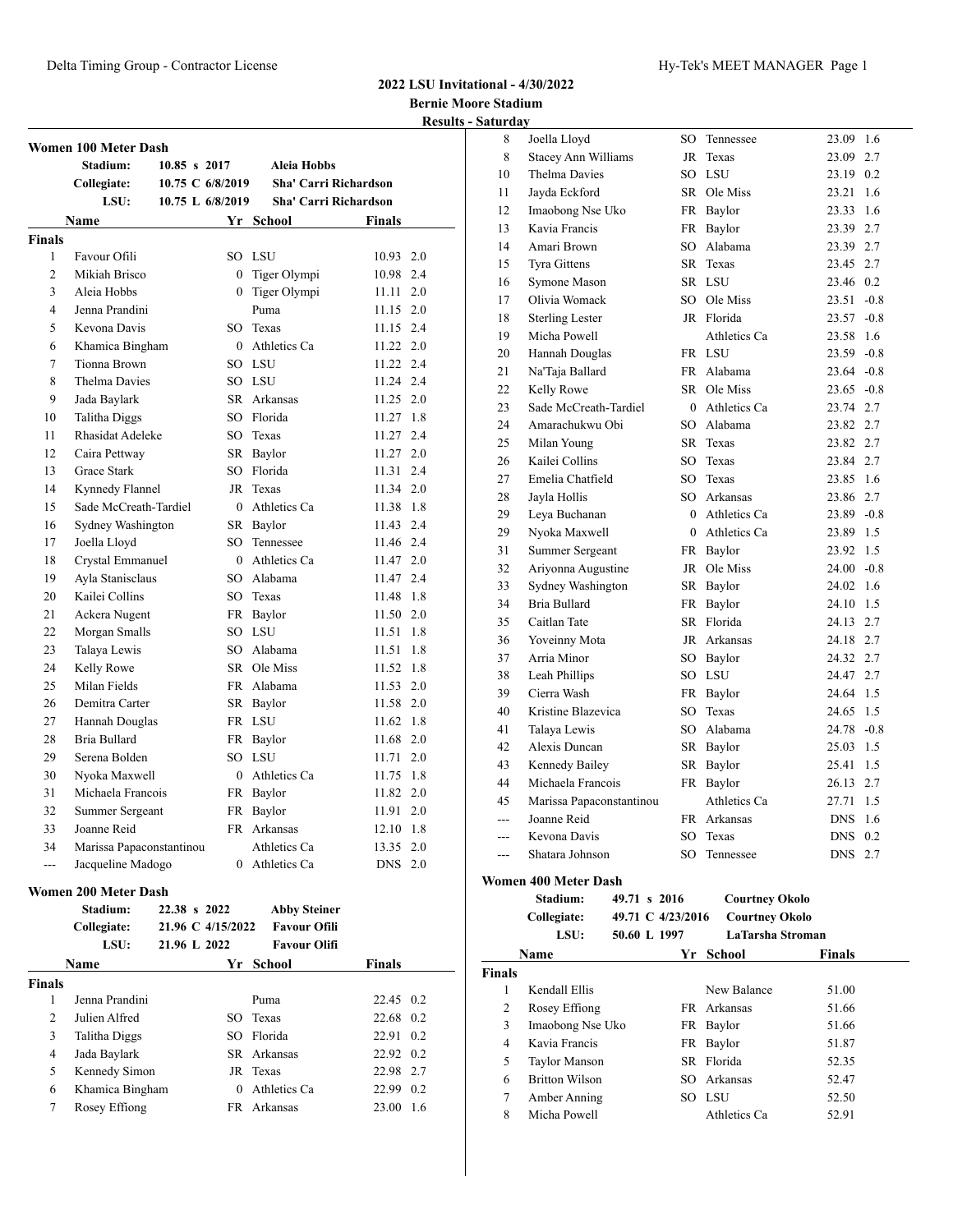### **2022 LSU Invitational - 4/30/2022 Bernie Moore Stadium Results - Saturday**

|               | Finals  (Women 400 Meter Dash)       |                       |                   |                          |  |
|---------------|--------------------------------------|-----------------------|-------------------|--------------------------|--|
|               | <b>Name</b>                          | Yr                    | School            | <b>Finals</b>            |  |
| 9             | Morgan Burks Magee                   |                       | SR Arkansas       | 52.94                    |  |
| 10            | <b>Sterling Lester</b>               |                       | JR Florida        | 53.13                    |  |
| 11            | Caitlan Tate                         |                       | SR Florida        | 53.44                    |  |
| 12            | Ashanti Denton                       |                       | FR Arkansas       | 53.65                    |  |
| 13            | Christal Mosley                      |                       | JR Alabama        | 53.70                    |  |
| 14            | Gontse Morake                        |                       | SO Baylor         | 53.75                    |  |
| 15            | Doneisha Anderson                    |                       | JR Florida        | 54.05                    |  |
| 16            | Maddy Price                          |                       | Athletics Ca      | 54.63                    |  |
| 17            | Cierra Wash                          |                       | FR Baylor         | 55.40                    |  |
| 18            | Ackelia Smith                        |                       | FR Texas          | 55.65                    |  |
| 19            | Chanice Spicer                       |                       | FR Alabama        | 55.79                    |  |
| 20            | Paris Peoples                        |                       | JR Arkansas       | 55.98                    |  |
| 21            | Nicole Sreenan                       |                       | JR Tennessee      | 57.20                    |  |
| 22            | Lily Williams                        |                       | FR Baylor         | 57.99                    |  |
|               | Women 800 Meter Run                  |                       |                   |                          |  |
|               | Stadium:                             | $2:00.76$ s 2013      |                   | <b>Natoya Goule</b>      |  |
|               | Collegiate:                          | 1:57.73 C $4/17/2021$ | <b>Athing Mu</b>  |                          |  |
|               | LSU:                                 | 1:59.93 L 2013        |                   | <b>Natoya Goule</b>      |  |
|               | Name                                 | Yr                    | <b>School</b>     | <b>Finals</b>            |  |
| <b>Finals</b> |                                      |                       |                   |                          |  |
| 1             | Katy-Ann McDonald<br>59.910 (59.910) | 2:02.861 (1:02.951)   | JR LSU            | 2:02.87                  |  |
| 2             | Aaliyah Miller<br>1:00.313(1:00.313) | 2:03.315 (1:03.002)   | SR Baylor         | 2:03.32                  |  |
| 3             | Michaela Rose                        |                       | FR LSU            | 2:03.34                  |  |
|               | 1:00.121(1:00.121)                   | 2:03.334(1:03.213)    |                   |                          |  |
| 4             | Lorena Rangel Batres                 |                       | SO LSU            | 2:04.74                  |  |
|               | 1:00.821(1:00.821)                   | 2:04.740 (1:03.919)   |                   |                          |  |
| 5             | Quinn Owen                           |                       | JR Arkansas       | 2:05.88                  |  |
|               | 1:00.120(1:00.120)                   | 2:05.873 (1:05.753)   |                   |                          |  |
| 6             | Hannah Carroll<br>1:01.418(1:01.418) | 2:06.552 (1:05.135)   | SO LSU            | 2:06.56                  |  |
| 7             | Emma Dilullo                         |                       | JR Tennessee      | 2:11.46                  |  |
|               | 1:04.379 (1:04.379)                  | 2:11.460 (1:07.081)   |                   |                          |  |
| 8             | Emily Knight                         |                       | SO Tennessee      | 2:13.62                  |  |
|               | 1:04.701 (1:04.701)                  | 2:13.612 (1:08.911)   |                   |                          |  |
| 9             | Carolyn Barksdale                    |                       | FR Tennessee      | 2:13.71                  |  |
|               | 1:04.586 (1:04.586)                  | 2:13.705 (1:09.119)   |                   |                          |  |
|               | Madison Hulsey                       |                       | FR Ole Miss       | <b>DNS</b>               |  |
|               | Women 1500 Meter Run                 |                       |                   |                          |  |
|               | Stadium:                             | 4:09.85 s 1987        | <b>Suzy Favor</b> |                          |  |
|               | Collegiate:                          | 3:59.90 C 6/7/2009    |                   | <b>Jenny Barringer</b>   |  |
|               | LSU:                                 | 4:13.07 L 2022        |                   | <b>Katy-Ann McDonald</b> |  |
|               | Name                                 |                       | Yr School         | Finals                   |  |
| Finals        |                                      |                       |                   |                          |  |
| 1             | Ellie Friesen                        |                       | JR Baylor         | 4:30.24                  |  |
|               | 53.124 (53.124)                      | 2:07.898 (1:14.774)   |                   | 3:20.696 (1:12.798)      |  |
|               | 4:30.234 (1:09.538)                  |                       |                   |                          |  |
| 2             | Taylor Whitfield                     |                       | FR Baylor         | 4:30.62                  |  |
|               | 53.143 (53.143)                      | 2:07.540 (1:14.397)   |                   | 3:21.050 (1:13.510)      |  |
|               | 4:30.611 (1:09.561)                  |                       |                   |                          |  |

| 3  | Hayden Gold            |                     | FR Baylor     |                     | 4:35.94 |
|----|------------------------|---------------------|---------------|---------------------|---------|
|    | 53.362 (53.362)        | 2:07.721 (1:14.359) |               | 3:21.033 (1:13.312) |         |
|    | 4:35.932 (1:14.899)    |                     |               |                     |         |
| 4  | Doria Martingayle      |                     | JR LSU        |                     | 4:39.71 |
|    | 52.638 (52.638)        | 2:06.843 (1:14.205) |               | 3:22.627(1:15.784)  |         |
|    | 4:39.704 (1:17.077)    |                     |               |                     |         |
| 5  | Carly Nicholson        |                     | FR Unattached |                     | 4:41.06 |
|    | 53.039 (53.039)        | 2:09.314(1:16.275)  |               | 3:26.386 (1:17.072) |         |
|    | 4:41.051 (1:14.665)    |                     |               |                     |         |
| 6  | <b>Hailey Day</b>      |                     | FR Unattached |                     | 4:49.01 |
|    | 52.754 (52.754)        | 2:08.954 (1:16.200) |               | 3:29.274 (1:20.320) |         |
|    | 4:49.006 (1:19.732)    |                     |               |                     |         |
| 7  | Gwyneth Hughes         |                     | FR LSU        |                     | 4:50.44 |
|    | 54.611 (54.611)        | 2:12.813(1:18.202)  |               | 3:34.648 (1:21.835) |         |
|    | 4:50.438 (1:15.790)    |                     |               |                     |         |
| 8  | Molly McHale           |                     | SR LSU        |                     | 4:56.37 |
|    | 53.970 (53.970)        | 2:13.549 (1:19.579) |               | 3:36.840 (1:23.291) |         |
|    | 4:56.365 (1:19.525)    |                     |               |                     |         |
| 9  | Adele Broussard        |                     | SO LSU        |                     | 4:59.07 |
|    | 52.320 (52.320)        | 2:10.142 (1:17.822) |               | 3:37.095 (1:26.953) |         |
|    | 4:59.068 (1:21.973)    |                     |               |                     |         |
| 10 | <b>Breanna Bernard</b> |                     | SR LSU        |                     | 5:05.20 |
|    | 56.695 (56.695)        | 2:18.461 (1:21.766) |               | 3:43.650 (1:25.189) |         |
|    | 5:05.197 (1:21.547)    |                     |               |                     |         |
| 11 | Amber Desselle         |                     | SR LSU        |                     | 5:18.54 |
|    | 58.212 (58.212)        | 2:23.603 (1:25.391) |               | 3:52.655 (1:29.052) |         |
|    | 5:18.532 (1:25.877)    |                     |               |                     |         |
|    |                        |                     |               |                     |         |

### **Women 100 Meter Hurdles**

|                | Stadium:           | 12.70 s 2018     | <b>Devynne Charlton</b>       |           |     |
|----------------|--------------------|------------------|-------------------------------|-----------|-----|
|                | Collegiate:        | 12.39 C 6/8/2013 | <b>Brianna Rollins-McNeal</b> |           |     |
|                | LSU:               | 12.44 L 2022     | <b>Tonea Marshall</b>         |           |     |
|                | Name               | Yr               | <b>School</b>                 | Finals    |     |
| <b>Finals</b>  |                    |                  |                               |           |     |
| 1              | Alia Armstrong     | SO LSU           |                               | 12.72 1.6 |     |
| $\overline{c}$ | Grace Stark        | SO.              | Florida                       | 12.83     | 1.6 |
| 3              | Ackera Nugent      |                  | FR Baylor                     | 12.99     | 1.6 |
| 4              | Emelia Chatfield   | SO.              | Texas                         | 13.18     | 1.6 |
| 5              | Yoveinny Mota      | JR               | Arkansas                      | 13.21     | 1.6 |
| 6              | Jayla Hollis       | SO.              | Arkansas                      | 13.24     | 1.6 |
| 7              | Alexis Duncan      |                  | SR Baylor                     | 13.27 1.6 |     |
| 8              | Milan Young        |                  | SR Texas                      | 13.29 1.6 |     |
| 9              | Anna Hall          | SO.              | Florida                       | 13.56 0.7 |     |
| 10             | Sasha Wells        |                  | SR Florida                    | 13.59 0.7 |     |
| 11             | Kennedy Bailey     | SR               | Baylor                        | 13.72 0.7 |     |
| 12             | Kiara Rhodes       | SR               | Baylor                        | 13.80 0.7 |     |
| 13             | Kristine Blazevica | SO               | Texas                         | 13.86 0.7 |     |
| 14             | Alyssa Miller      | JR               | Baylor                        | 14.49 0.7 |     |
| 15             | Meg Goebel         | SO.              | Ole Miss                      | 14.69 2.4 |     |
| 16             | Arryona Simmons    |                  | FR Meridian CC                | 14.80 2.4 |     |
| 17             | Annie Strong       |                  | FR Ole Miss                   | 16.50 2.4 |     |
| 18             | Alaysha Johnson    |                  | <b>MORE SPORTS</b>            | 17.79     | 1.6 |
| $---$          | Lolo Jones         | 0                | Tiger Olympi                  | $DNF$ 0.7 |     |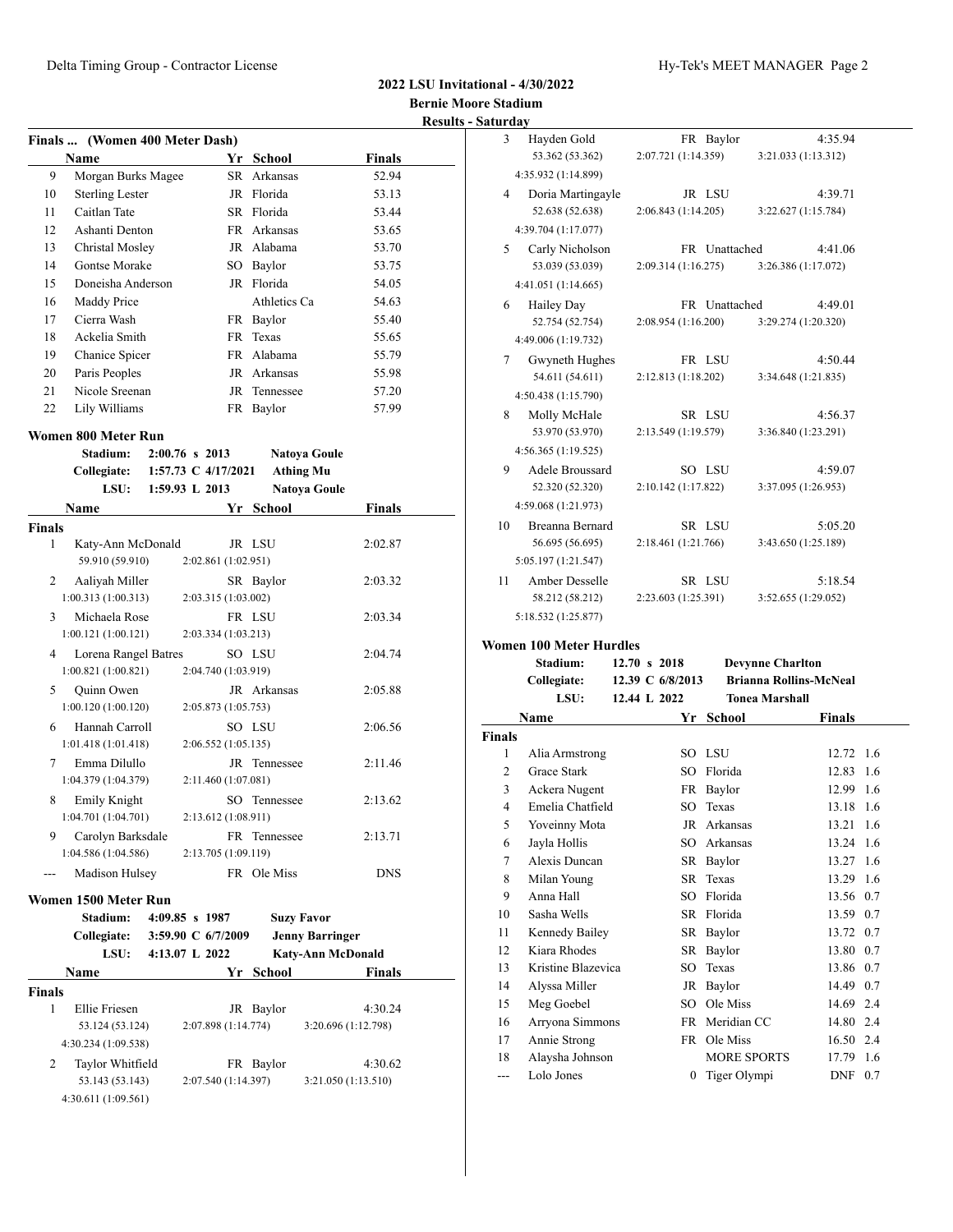## **2022 LSU Invitational - 4/30/2022**

**Bernie Moore Stadium F** Satu

|               |                                         |                   |                      |              |                          | <b>Results</b> |
|---------------|-----------------------------------------|-------------------|----------------------|--------------|--------------------------|----------------|
|               | <b>Women 400 Meter Hurdles</b>          |                   |                      |              |                          |                |
|               | Stadium:                                | 54.70 s 2016      |                      |              | <b>Ashley Spencer</b>    |                |
|               | Collegiate:                             |                   | 52.75 C 5/13/2018    |              | <b>Sydney McLaughlin</b> |                |
|               | LSU:                                    | 53.97 L 2007      |                      |              | Nickiesha Wilson         |                |
|               | Name                                    |                   |                      | Yr School    | Finals                   |                |
| <b>Finals</b> |                                         |                   |                      |              |                          |                |
| 1             | Cassandra Tate                          |                   |                      | Tiger Olympi | 55.65                    |                |
| 2             | <b>Britton Wilson</b>                   |                   |                      | SO Arkansas  | 56.63                    |                |
| 3             | Brooke Jaworski                         |                   | SO.                  | Texas        | 57.76                    |                |
| 4             | Garriel White                           |                   |                      | FR LSU       | 58.14                    |                |
| 5             | Sydney Milani                           |                   |                      | JR Alabama   | 1:00.22                  |                |
| 6             | Briana Garcia                           |                   |                      | JR Baylor    | 1:00.62                  |                |
| 7             | Tyra Wilson                             |                   |                      | FR Texas     | 1:00.88                  |                |
| 8             | Demitra Carter                          |                   |                      | SR Baylor    | 1:04.21                  |                |
| ---           | Vanessa Watson                          |                   | SO                   | Florida      | <b>DNS</b>               |                |
|               | Women 3000 Meter Steeplechase           |                   |                      |              |                          |                |
|               | Stadium:                                | $9:45.94$ s 2002  |                      |              | Michaela Manova          |                |
|               | Collegiate: 9:24.41 C 6/11/2016         |                   |                      |              | <b>Courtney Frerichs</b> |                |
|               | LSU:                                    | $10:18.01$ L 2022 |                      |              | <b>Addison Stevenson</b> |                |
|               |                                         |                   |                      |              |                          |                |
|               | Name                                    |                   |                      | Yr School    | Finals                   |                |
| <b>Finals</b> |                                         |                   |                      |              |                          |                |
| 1             | Alicia Stamey                           |                   |                      | SR LSU       | 10:23.99                 |                |
|               | 43.684 (43.684)                         |                   | 2:02.673 (1:18.989)  |              | 3:22.232 (1:19.559)      |                |
|               | 4:42.745 (1:20.513)                     |                   | 6:03.689(1:20.944)   |              | 7:28.917 (1:25.228)      |                |
|               | 8:57.708 (1:28.791)                     |                   | 10:23.990 (1:26.282) |              |                          |                |
| 2             | Sara Funderburk                         |                   |                      | SR LSU       | 10:25.94                 |                |
|               | 43.632 (43.632)                         |                   | 2:02.496 (1:18.864)  |              | 3:22.527 (1:20.031)      |                |
|               | 4:43.916 (1:21.389)                     |                   | 6:07.446(1:23.530)   |              | 7:34.425 (1:26.979)      |                |
|               | 9:03.478 (1:29.053)                     |                   | 10:25.933 (1:22.455) |              |                          |                |
| 3             | Callie Hardy                            |                   |                      | FR LSU       | 11:06.86                 |                |
|               | 44.069 (44.069)                         |                   | 2:03.862 (1:19.793)  |              | 3:27.338 (1:23.476)      |                |
|               | 4:54.132 (1:26.794)                     |                   | 6:24.917(1:30.785)   |              | 7:59.827 (1:34.910)      |                |
|               | 9:35.509 (1:35.682)                     |                   | 11:06.851 (1:31.343) |              |                          |                |
|               |                                         |                   |                      |              |                          |                |
|               | Women 4x100 Meter Relay                 |                   |                      |              |                          |                |
|               | Stadium:                                | 42.12 s 2017      |                      | LSU          |                          |                |
|               | M Brisco, K Johnson, J Martin, A Hobbs  |                   |                      |              |                          |                |
|               | Collegiate:                             |                   | 42.05 C 5/13/2018    | LSU          |                          |                |
|               | M Brisco, K Johnson, R. Misher, A Hobbs |                   |                      |              |                          |                |
|               | LSU:                                    | 42.05 L 2018      |                      | LSU          |                          |                |
|               | M Brisco, K Johnson, J Martin, A Hobbs  |                   |                      |              |                          |                |
|               | Team                                    |                   |                      | Relay        | Finals                   |                |
| <b>Finals</b> |                                         |                   |                      |              |                          |                |
| 1             | Texas                                   |                   |                      | А            | 42.37                    |                |
|               | 1) Julien Alfred SO                     |                   |                      |              | 2) Rhasidat Adeleke SO   |                |
|               | 3) Kevona Davis SO                      |                   |                      |              | 4) Kynnedy Flannel JR    |                |
| 2             | LSU                                     |                   |                      | А            | 42.85                    |                |
|               | 1) Alia Armstrong SO                    |                   |                      |              | 2) Favour Ofili SO       |                |
|               | 3) Symone Mason SR                      |                   |                      |              | 4) Thelma Davies SO      |                |
| 3             | Athletics Canada                        |                   |                      | А            | 43.11                    |                |
|               | 1) Crystal Emmanuel 0                   |                   |                      |              | 2) Khamica Bingham 0     |                |
|               | 3) Jacqueline Madogo 0                  |                   |                      |              | 4) Leya Buchanan 0       |                |

|               | Saturday                                    |                     |                                          |
|---------------|---------------------------------------------|---------------------|------------------------------------------|
| 4             | Ole Miss                                    | А                   | 43.81                                    |
|               | 1) Olivia Womack SO                         |                     | 2) Ariyonna Augustine JR                 |
|               | 3) Jayda Eckford SR                         |                     | 4) Kelly Rowe SR                         |
| 5             | Alabama                                     | А                   | 44.04                                    |
|               | 1) Talaya Lewis SO                          |                     | 2) Amari Brown SO                        |
|               | 3) Na'Taja Ballard FR                       |                     | 4) Ayla Stanisclaus SO                   |
| 6             | Baylor                                      | А                   | 44.32                                    |
|               | 1) Michaela Francois FR                     |                     | 2) Caira Pettway SR                      |
|               | 3) Sydney Washington SR                     |                     | 4) Ackera Nugent FR                      |
|               | Arkansas                                    | А                   | DNF                                      |
|               | 1) Rosey Effiong FR                         |                     | 2) Jada Baylark SR                       |
|               | 3) Jayla Hollis SO                          |                     | 4) Yoveinny Mota JR                      |
|               | Women 4x400 Meter Relay                     |                     |                                          |
|               | Stadium:                                    | 3:26.46 s 2002      | <b>South Carolina</b>                    |
|               | Collegiate:                                 | 3:22.34 C 6/12/2021 | <b>Texas A&amp;M</b>                     |
|               | T. Robinson-Jones, C. Young, J. Reed, A. Mu |                     |                                          |
|               | LSU:                                        | 3:24.59 L 2012      | <b>LSU</b>                               |
|               | L. McDermott, R. Alexander, C. Tate, J. Day |                     |                                          |
|               | Team                                        | Relay               | <b>Finals</b>                            |
| <b>Finals</b> |                                             |                     |                                          |
| 1             | Texas                                       | А                   | 3:25.64s                                 |
|               | 1) Stacey Ann Williams JR                   |                     |                                          |
|               | 3) Julien Alfred SO                         |                     | 2) Rhasidat Adeleke SO                   |
|               | 48.938 (48.938)                             | 1:42.582 (53.644)   | 4) Kennedy Simon JR<br>2:35.745 (53.163) |
|               |                                             |                     |                                          |
|               | 3:25.633 (49.888)                           |                     |                                          |
| 2             | Arkansas                                    | А                   | 3:30.09                                  |
|               | 1) Morgan Burks Magee SR                    |                     | 2) Rosey Effiong FR                      |
|               | 3) Ashanti Denton FR                        |                     | 4) Britton Wilson SO                     |
|               | 49.909 (49.909)                             | 1:43.939 (54.030)   | 2:37.797 (53.858)                        |
|               | 3:30.087 (52.290)                           |                     |                                          |
| 3             | Alabama                                     | А                   | 3:34.28                                  |
|               | 1) Christal Mosley JR                       |                     | 2) Amari Brown SO                        |
|               | 3) Na'Taja Ballard FR                       |                     | 4) Amarachukwu Obi SO                    |
|               | 50.054 (50.054)                             | 1:46.845 (56.791)   | 2:41.075 (54.230)                        |
|               |                                             |                     |                                          |
|               | 3:34.276 (53.201)                           |                     |                                          |
| 4             | Texas                                       | B                   | 3:40.33                                  |
|               |                                             |                     |                                          |
|               | 1) Brooke Jaworski SO                       |                     | 2) Milan Young SR                        |
|               | 3) Kynnedy Flannel JR<br>53.007 (53.007)    | 1:49.695 (56.688)   | 4) Tyra Wilson FR<br>2:45.449 (55.754)   |
|               |                                             |                     |                                          |
|               | 3:40.321 (54.872)                           |                     |                                          |
|               | LSU                                         | А                   | DNF                                      |
|               | 1) Favour Ofili SO                          |                     | 2) Amber Anning SO                       |
|               | 3) Garriel White FR                         |                     | 4) Symone Mason SR                       |
|               | 49.595 (49.595)                             | 1:43.306 (53.711)   | 2:36.219 (52.913)                        |
|               | Baylor                                      | А                   | DNS                                      |
|               | 1) Demitra Carter SR<br>3) Gontse Morake SO |                     | 2) Briana Garcia JR<br>4) Arria Minor SO |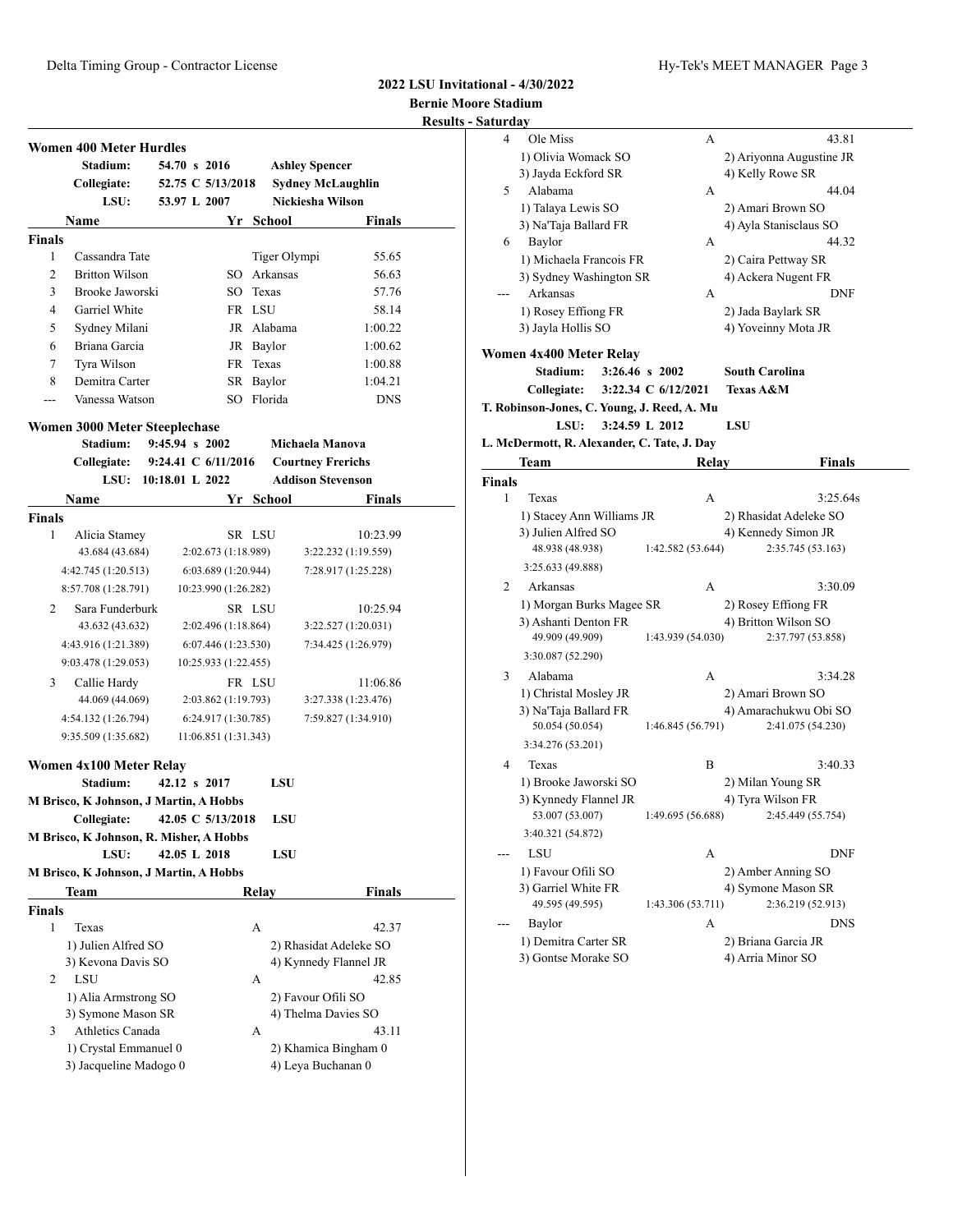### **2022 LSU Invitational - 4/30/2022 Bernie Moore Stadium**

**Results - Saturday**

|                | Women High Jump<br>Stadium: |                       | $6-02$ s 1987       | <b>Mazel Thomas</b> |                                  |
|----------------|-----------------------------|-----------------------|---------------------|---------------------|----------------------------------|
|                | Stadium:                    | $6-02$ c              |                     |                     | <b>Camille Jampolsky</b>         |
|                | Collegiate:                 |                       | 6-06.25 C 5/11/2013 |                     | <b>Brigetta Barrett</b>          |
|                | LSU:                        | 6-02.25 L 1994        |                     |                     | Gai Kapernick, Abigail O'Donoghu |
|                | Name                        |                       |                     | Yr School           | <b>Finals</b>                    |
| <b>Finals</b>  |                             |                       |                     |                     |                                  |
| 1              | <b>Tyra Gittens</b>         |                       |                     | SR Texas            | 1.86m                            |
| $\overline{2}$ | Marleen Guerrero            |                       |                     | JR Texas            | 1.77m                            |
| 3              | Morgan Smalls               |                       | SO                  | LSU                 | J1.77m                           |
| $\overline{4}$ | Sara Van Aken               |                       |                     | JR Ole Miss         | 1.67m                            |
| 4              | Chloe Davis                 |                       | SO                  | Texas               | 1.67m                            |
| 4              | <b>Trinity Tomlinson</b>    |                       | SO                  | Texas               | 1.67m                            |
| 4              | Moorea Long                 |                       | SO                  | Baylor              | 1.67m                            |
| 8              | Meg Goebel                  |                       | SO.                 | Ole Miss            | J1.67m                           |
| 9              | Sydney Billington           |                       |                     | FR Arkansas         | 1.62m                            |
| 9              | Emma Engelhardt             |                       |                     | SO LSU              | 1.62m                            |
| 11             | Alyssa Miller               |                       |                     | JR Baylor           | J1.62m                           |
|                | Lariah Shannon              |                       | SO                  | Ole Miss            | NH                               |
| ---            | Nyagoa Bayak                |                       |                     | SO LSU              | <b>DNS</b>                       |
|                | <b>Women Pole Vault</b>     |                       |                     |                     |                                  |
|                | Stadium <sup>.</sup>        | $15-0175 \times 2017$ |                     |                     | Morgann Leleux                   |

|                | otaulum.<br>10-01.10 3 4011      |              | июі данн пексил        |                    |
|----------------|----------------------------------|--------------|------------------------|--------------------|
|                | Collegiate: 15-06.25 C 3/29/2019 |              | Olivia Gruver          |                    |
|                | LSU:                             | 15-03 L 2022 | <b>Lisa Gunnarsson</b> |                    |
|                | Name                             |              | Yr School              | Finals             |
| <b>Finals</b>  |                                  |              |                        |                    |
| 1              | Amanda Fassold                   | SO.          | Arkansas               | 4.31m              |
| 2              | Kaitlyn Banas                    | SO.          | Arkansas               | 4.16m              |
| 2              | Olivia Buntin                    | JR           | Texas                  | 4.16m              |
| $\overline{4}$ | Natalie Lark                     |              | FR Tennessee           | J4.16m             |
| 5              | Mackenzie Hayward                | SO.          | Arkansas               | J4.16m             |
| 6              | Kaeli Thompson                   |              | SO Texas               | 4.01 <sub>m</sub>  |
| 7              | Elien Vekemans                   | SO.          | Arkansas               | J4.01 <sub>m</sub> |
| 8              | Tuesdi Tidwell                   |              | SR Baylor              | J4.01m             |
| 9              | Riley White                      | JR           | Alabama                | 3.86m              |
| 10             | Alex Brooks                      |              | SO Ole Miss            | 3.71 <sub>m</sub>  |
| 11             | Sarah Schmitt                    |              | FR Tennessee           | J3.71m             |
|                | <b>Taylor Pickett</b>            |              | SR Alabama             | <b>NH</b>          |
|                | Lyndsey Reed                     | SO.          | Ole Miss               | NH                 |
|                | Samara McConnell                 | SO.          | Ole Miss               | <b>NH</b>          |
| ---            | Kierstyn Ballard                 | FR           | Baylor                 | <b>NH</b>          |
|                | Alexis Rickenbacher              | <b>FR</b>    | Alabama                | <b>NH</b>          |
|                | Bailee McCorkle                  | JR           | Arkansas               | <b>NH</b>          |
|                | Elizabeth Nix                    | JR           | Ole Miss               | <b>DNS</b>         |
|                | Sara Borton                      | FR.          | Tennessee              | <b>DNS</b>         |
|                | Hannah Jefcoat                   |              | SR Tennessee           | <b>DNS</b>         |
| ---            | Lisa Gunnarsson                  |              | SR LSU                 | <b>DNS</b>         |

| Women Long Jump |                             |                      |     |                      |               |  |  |  |
|-----------------|-----------------------------|----------------------|-----|----------------------|---------------|--|--|--|
|                 | Stadium: 22-09.25 s 1987    |                      |     | <b>Sheila Echols</b> |               |  |  |  |
|                 | Collegiate: 23-05.25 C 2021 |                      |     | <b>Tara Davis</b>    |               |  |  |  |
|                 |                             | LSU: 22-09.25 L 1987 |     | <b>Sheila Echols</b> |               |  |  |  |
|                 | Name                        |                      | Yr  | School               | <b>Finals</b> |  |  |  |
| Finals          |                             |                      |     |                      |               |  |  |  |
| 1               | Jasmine Moore               |                      | SO. | Florida              | $6.82m$ 2.0   |  |  |  |
| $\overline{2}$  | Anna Hall                   |                      | SO. | Florida              | 6.74m 3.3     |  |  |  |
| 3               | Claire Bryant               |                      | SO. | Florida              | $6.67m$ 1.9   |  |  |  |
| 4               | Yanis David                 |                      |     | Puma                 | $6.59m$ 2.6   |  |  |  |
| 5               | Kristine Blazevica          |                      | SO. | Texas                | 6.38m 3.9     |  |  |  |
| 6               | Caira Pettway               |                      | SR  | Baylor               | $6.29m$ 0.5   |  |  |  |
| 7               | Ackelia Smith               |                      | FR. | Texas                | $6.27m$ 0.7   |  |  |  |
| 8               | Shatara Johnson             |                      | SO. | Tennessee            | 5.95m 1.2     |  |  |  |
| 9               | Sara Van Aken               |                      | JR. | Ole Miss             | 5.89m 2.5     |  |  |  |
| 10              | Alexandra Rutenis           |                      | FR  | Baylor               | 5.66m 4.1     |  |  |  |
| 11              | Aysia Ward                  |                      | SO  | Alabama              | J5.66m 0.9    |  |  |  |
| 12              | <b>Skye Gross</b>           |                      | SO  | Ole Miss             | 5.59m 1.8     |  |  |  |
| 13              | Georgia Brain               |                      | SO. | Arkansas             | 5.51m 1.2     |  |  |  |
| ---             | Mikele Vickers              |                      |     | FR Tennessee         | <b>FOUL</b>   |  |  |  |
|                 | Women Triple Jump           |                      |     |                      |               |  |  |  |

**Stadium: 46-02.75 s 2000 Suzette Lee**

**Collegiate: 47-11.75 C 5/13/2018 Keturah Orji**

|               | LSU:            | 45-10 L 2000 | <b>Keisha Spencer</b> |               |
|---------------|-----------------|--------------|-----------------------|---------------|
|               | <b>Name</b>     | Yr           | School                | <b>Finals</b> |
| <b>Finals</b> |                 |              |                       |               |
| 1             | Natricia Hooper |              | SR Florida            | 14.18m 2.7    |
| 2             | Charisma Taylor |              | JR Tennessee          | 13.51m 2.5    |
| 3             | Darja Sopova    |              | FR Texas              | $13.32m$ 2.2  |
| 4             | Alissa Braxton  |              | SO Florida            | $13.16m$ 2.1  |
| 5             | Michelle Graham |              | SO Texas              | 12.78m 2.7    |
| 6             | Kyndal McKnight |              | SR LSU                | $12.72m$ 1.0  |
| 7             | Sophia Falco    |              | SR Texas              | $12.60m$ 1.4  |
| 8             | Serena Bolden   |              | SO LSU                | $12.51m$ 3.8  |
| 9             | Kyla McLaurin   |              | SO Ole Miss           | $12.14m$ 1.3  |
| 10            | Alexis Torns    |              | SO Arkansas           | $12.02m$ 1.3  |
|               | Mikele Vickers  |              | FR Tennessee          | <b>FOUL</b>   |

**Women Shot Put**

**Stadium: 64-00.25 s 2018 Raven Saunders Collegiate: 63-10.25 C 4/28/2018 Maggie Ewen LSU: 60-08 L 2015 Tori Bliss**

|               | Name               | Yr | School      | <b>Finals</b> |  |
|---------------|--------------------|----|-------------|---------------|--|
| <b>Finals</b> |                    |    |             |               |  |
| 1             | Portious Warren    |    | Unattached  | 17.73m        |  |
| 2             | Lioydricia Cameron |    | Unattached  | 17.17m        |  |
| 3             | Marilyn Nwora      |    | SO Texas    | 17.11m        |  |
| 4             | Jalani Davis       |    | JR Ole Miss | 16.38m        |  |
| 5             | Amber Hart         |    | SR LSU      | 16.07m        |  |
| 6             | Nickolette Dunbar  |    | SR Alabama  | 15.83m        |  |
| 7             | Tedreauna Britt    |    | SR Ole Miss | 15.51m        |  |
| 8             | Mikayla Deshazer   |    | JR Baylor   | 15.05m        |  |
| 9             | Chrystal Herpin    |    | FR Texas    | 14.55m        |  |
| 10            | Kiana Lowery       |    | SO Texas    | 14.00m        |  |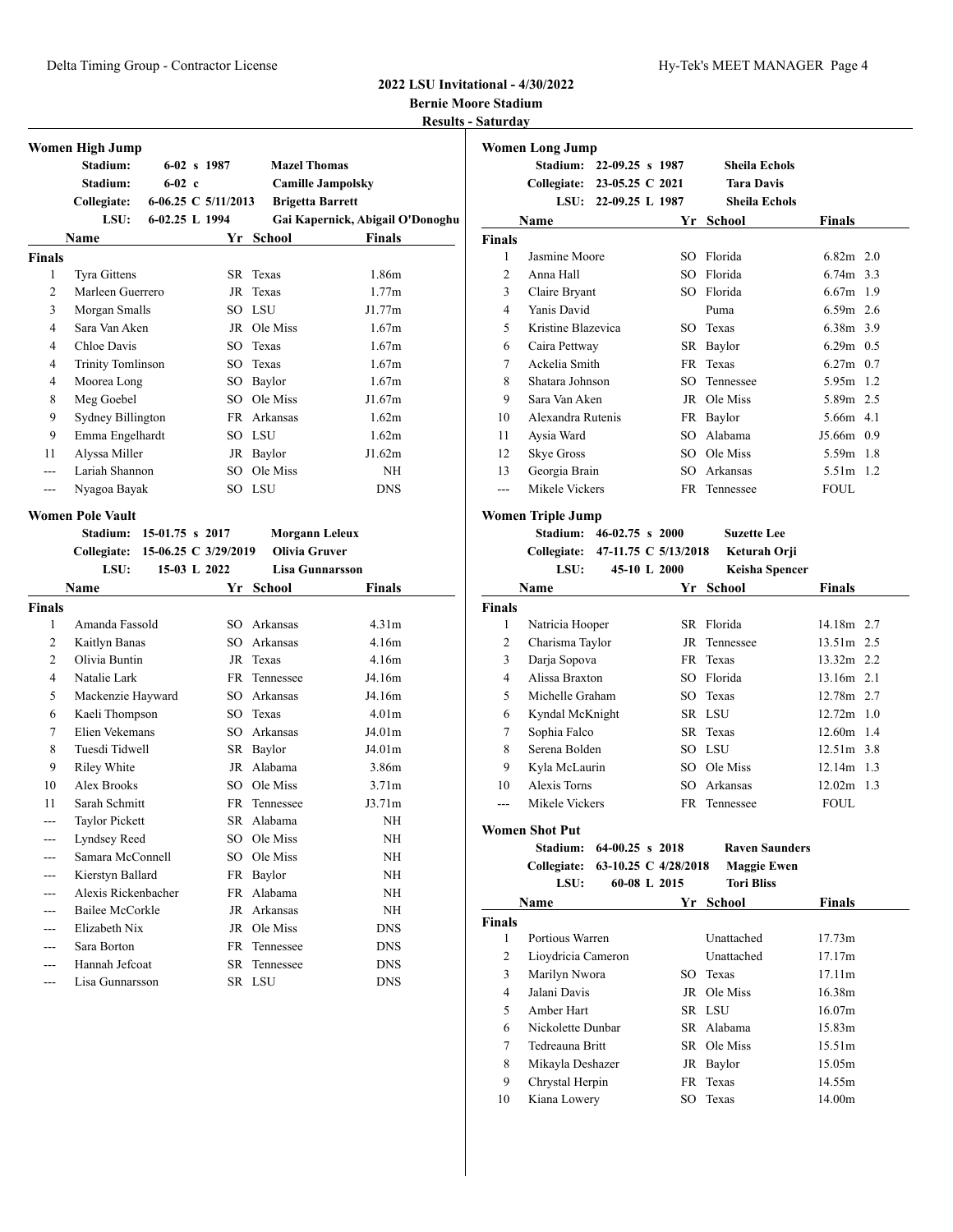### **2022 LSU Invitational - 4/30/2022 Bernie Moore Stadium Results - Saturday**

**Women Discus Throw Stadium: 204-04 s 1983 Meg Richie Collegiate: 221-05 C 4/26/1981 Meg Richie LSU: 194-04 L 1994 Danyel Mitchell Name Yr School Finals Finals** Chrystal Herpin FR Texas 55.66m 2 Tedreauna Britt SR Ole Miss 54.29m 3 Amber Hart SR LSU 52.94m Kiana Lowery SO Texas 51.97m Mikayla Deshazer JR Baylor 49.54m Deborah Bulai SR Ole Miss 48.75m --- Jalani Davis JR Ole Miss DNS **Women Hammer Throw Stadium: 244-00 s 2021 Janee Kassanavoid Collegiate: 247-00 C 6/10/2021 Camryn Rogers LSU: 220-04 L 2021 Emma Robbins Name Yr School Finals Finals** Janeah Steward Unattached 71.62m Lisa Wilson SR Unattached 70.05m Jalani Davis JR Ole Miss 63.88m Samantha Kunza SO Alabama 61.03m Kassidy Gallagher FR Alabama 60.44m Deborah Bulai SR Ole Miss 59.85m Hannah Link JR Baylor 53.82m 8 Samone Turner SR Baylor 47.11m Kiana Lowery SO Texas 46.69m **Women Javelin Throw Stadium: 199-01 s 2021 Kylee Carter Collegiate: 204-01 C 6/9/2016 Maggie Malone LSU: 204-09 L 1987 Laverne Eve**

|               | <b>Name</b>         | Yr  | School       | <b>Finals</b> |  |
|---------------|---------------------|-----|--------------|---------------|--|
| <b>Finals</b> |                     |     |              |               |  |
| 1             | Liz Gleadle         |     | Athletics Ca | 58.61m        |  |
| 2             | Hailey Poole        |     | JR Alabama   | 50.49m        |  |
| 3             | Samantha Zelden     |     | SR Alabama   | 49.24m        |  |
| 4             | Ashley Pryke        |     | Athletics Ca | 47.79m        |  |
| 5             | <b>Rhiley Fritz</b> |     | SR Texas     | 44.71m        |  |
| 6             | Gabby Kearney       |     | SR Texas     | 42.50m        |  |
| 7             | Karmen Williams     |     | FR Alabama   | 41.33m        |  |
| 8             | Brooke Botha        |     | JR Baylor    | 35.42m        |  |
| 9             | Lauren Hoselton     |     | SR Ole Miss  | 33.99m        |  |
| 10            | Rylie Smith         | SO. | Baylor       | 31.53m        |  |
| ---           | Annie Strong        | FR. | Ole Miss     | <b>FOUL</b>   |  |
|               | Kiara Rhodes        | SR  | Baylor       | <b>DNS</b>    |  |
|               |                     |     |              |               |  |

|                | <b>Men 100 Meter Dash</b> |             |                   |                          |               |     |
|----------------|---------------------------|-------------|-------------------|--------------------------|---------------|-----|
|                | Stadium:                  | 9.99 s 1995 |                   | <b>Donovan Bailey</b>    |               |     |
|                | Collegiate:               |             | 9.82 $C$ 6/7/2017 | <b>Christian Coleman</b> |               |     |
|                | LSU:                      | 9.89 L 2008 |                   | <b>Richard Thompson</b>  |               |     |
|                | Name                      |             |                   | Yr School                | <b>Finals</b> |     |
| <b>Finals</b>  |                           |             |                   |                          |               |     |
| 1              | Favour Ashe               |             | <b>FR</b>         | Tennessee                | 9.79 3.0      |     |
| $\overline{c}$ | Da'Marcus Fleming         |             | SO.               | <b>LSU</b>               | 10.02         | 3.0 |
| 3              | Dedrick Vanover           |             |                   | SR Florida               | 10.10 3.0     |     |
| 4              | Micaiah Harris            |             | SR.               | Texas                    | 10.11         | 3.0 |
| 5              | Joseph Fahnbulleh         |             |                   | SO Florida               | 10.17, 3.0    |     |
| 6              | <b>Tyler Davis</b>        |             |                   | SO Florida               | 10.22 3.0     |     |
| 7              | Malachi Murray            |             |                   | 0 Athletics Ca           | 10.23 3.1     |     |
| 8              | Keshaun Black             |             |                   | SO Meridian CC           | $10.23$ 2.1   |     |
| 9              | De'montray Callis         |             |                   | FR Baylor                | 10.24 3.0     |     |
| 9              | Eliezer Adjibi            |             | 0                 | Athletics Ca             | 10.24 3.1     |     |
| 11             | <b>Bismark Boateng</b>    |             | 0                 | Athletics Ca             | $10.28$ 2.1   |     |
| 12             | <b>Brendon Rodney</b>     |             |                   | Athletics Ca             | 10.29 2.1     |     |
| 13             | Elijah Dryer              |             |                   | SR Ole Miss              | 10.31 2.1     |     |
| 14             | Laurenz Colbert           |             | <b>FR</b>         | Baylor                   | 10.32 2.1     |     |
| 15             | Kenroy Higgins            |             |                   | JR LSU                   | 10.37 2.1     |     |
| 16             | Kamden Jackson            |             | $SO^-$            | Baylor                   | 10.41 2.1     |     |
| 17             | Jekovan Rhetta            |             | FR -              | Alabama                  | 10.43 2.1     |     |
| 18             | Jaron Flournoy            |             |                   | Tiger Olympi             | 10.44 3.0     |     |
| 19             | Akanni Hislop             |             |                   | Tiger Olympi             | 10.46 3.1     |     |
| 20             | Jahnoy Thompson           |             |                   | Tiger Olympi             | 10.48 3.1     |     |
| 21             | Josh Thomas               |             | FR -              | Alabama                  | 10.50 3.1     |     |
| 22             | Kemuel Santana            |             |                   | SR Florida               | 10.52 3.1     |     |
| 23             | Austin Cole               |             |                   | Athletics Ca             | $10.69 - 0.1$ |     |
| 24             | Cameron Mahorn            |             |                   | JR Florida               | 10.72 3.1     |     |
| 25             | Ryan Star                 |             | <b>FR</b>         | Ole Miss                 | 10.74 3.1     |     |
| 26             | Zhimarlas Johnson         |             |                   | SO Meridian CC           | 10.86 3.1     |     |
| 27             | Solomon Washington        |             | FR                | Texas                    | $10.94 - 0.1$ |     |
| 28             | Leo Neugebauer            |             | SO                | Texas                    | $10.96 - 0.1$ |     |
| 29             | <b>Stacy Brown Jr</b>     |             | SO.               | Texas                    | $11.08 - 0.1$ |     |
| ---            | Aaron Ernest              |             | 0                 | Tiger Olympi             | <b>DNS</b>    | 2.1 |
|                |                           |             |                   |                          |               |     |

#### **Men 200 Meter Dash**

**Stadium: 19.98 s 2002 Justin Gatlin Collegiate: 19.69 C 5/25/2007 Walter Dix LSU: 19.63 L 2006 Xavier Carter**

| Name          |                    | Yr | <b>School</b>  | Finals            |
|---------------|--------------------|----|----------------|-------------------|
| <b>Finals</b> |                    |    |                |                   |
| 1             | Erriyon Knighton   |    | adidas         | 19.49L 1.4        |
| 2             | Joseph Fahnbulleh  |    | SO Florida     | 19.92s 1.4        |
| 3             | Dorian Camel       |    | JR LSU         | $20.00 \quad 1.4$ |
| 4             | Tarsis Orogot      |    | FR Alabama     | 20.15 3.3         |
| 5             | Vernon Norwood     |    | 0 Tiger Olympi | 20.20 3.3         |
| 6             | Brendon Rodney     |    | Athletics Ca   | 20.29 1.4         |
| 7             | Dedrick Vanover    |    | SR Florida     | 20.55 0.1         |
| 8             | <b>Tyler Davis</b> |    | SO Florida     | 20.59 1.9         |
| 9             | Demetrius Jackson  |    | JR Alabama     | 20.61 1.9         |
| 10            | Da'Marcus Fleming  |    | SO LSU         | 20.62 3.3         |
| 11            | EJ Floreal         |    | Unattached     | 20.68 1.4         |
| 12            | Isaiah Cunningham  | SR | Baylor         | 20.70 1.9         |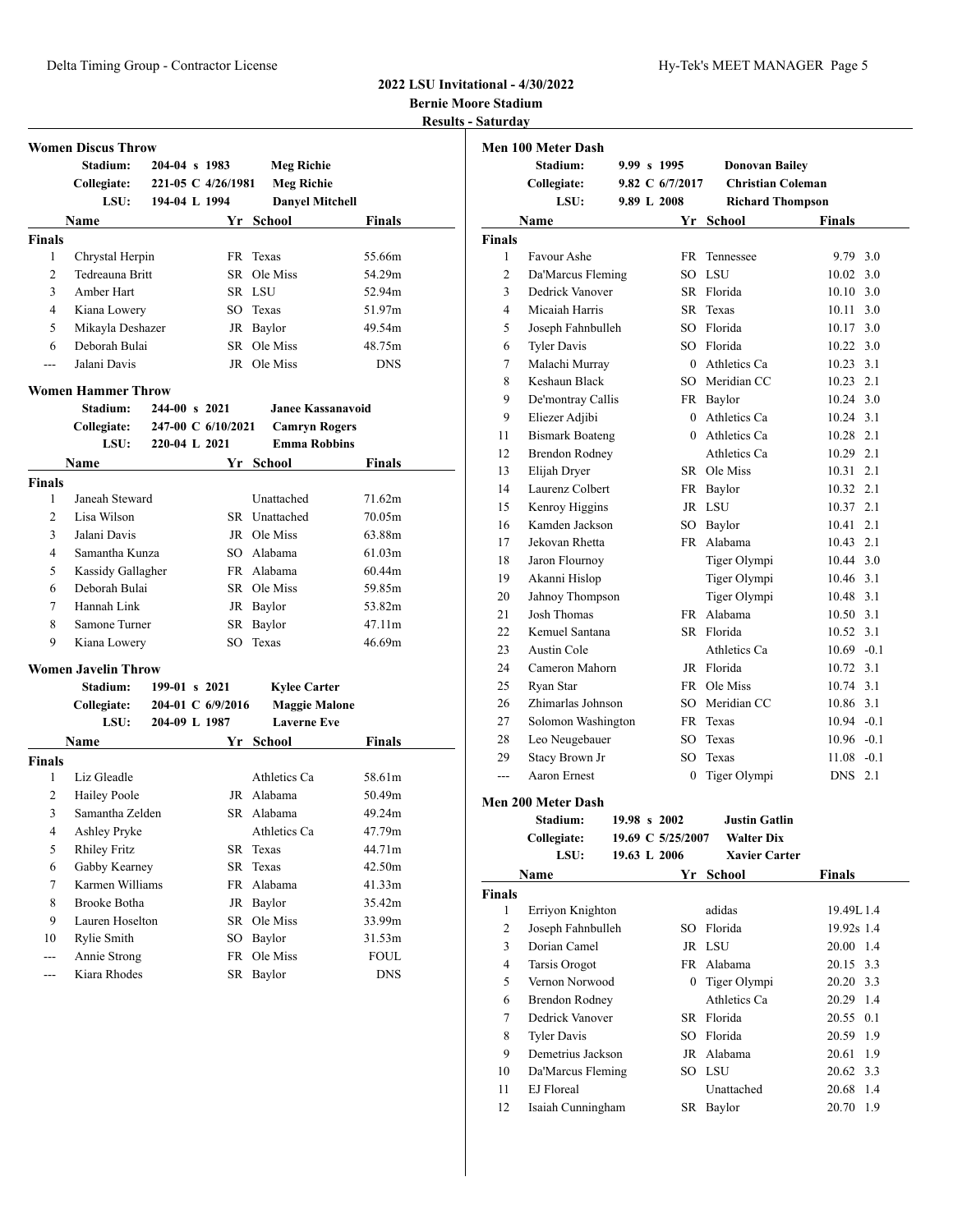### **2022 LSU Invitational - 4/30/2022 Bernie Moore Stadium Results - Saturday**

| Finals  (Men 200 Meter Dash) |                        |              |               |                   |  |  |  |  |
|------------------------------|------------------------|--------------|---------------|-------------------|--|--|--|--|
|                              | Name                   | Yr           | <b>School</b> | <b>Finals</b>     |  |  |  |  |
| 13                           | De'montray Callis      | FR           | Baylor        | 20.72<br>0.1      |  |  |  |  |
| 14                           | Ryan Willie            | SO.          | Florida       | 1.9<br>20.73      |  |  |  |  |
| 15                           | Kamden Jackson         | SO           | Baylor        | 20.75<br>3.3      |  |  |  |  |
| 16                           | Kemuel Santana         | SR.          | Florida       | 20.77<br>1.9      |  |  |  |  |
| 17                           | <b>Bismark Boateng</b> | $\theta$     | Athletics Ca  | 20.77<br>3.3      |  |  |  |  |
| 18                           | Jahnoy Thompson        |              | Tiger Olympi  | 0.1<br>20.78      |  |  |  |  |
| 19                           | Laurenz Colbert        | FR           | Baylor        | 1.9<br>20.79      |  |  |  |  |
| 20                           | Jaron Flournoy         |              | Tiger Olympi  | 20.81<br>0.1      |  |  |  |  |
| 21                           | Noah Williams          |              | adidas        | 20.82<br>0.7      |  |  |  |  |
| 22                           | Jayson Baldridge       | SR           | Baylor        | 20.84 0.7         |  |  |  |  |
| 23                           | Akanni Hislop          |              | Tiger Olympi  | 20.84<br>0.7      |  |  |  |  |
| 24                           | Marcellus Moore        | SO.          | Texas         | 20.87<br>1.4      |  |  |  |  |
| 25                           | Matthew Moorer         | JR           | Baylor        | 20.89 3.3         |  |  |  |  |
| 26                           | Austin Cole            |              | Athletics Ca  | 20.91<br>3.3      |  |  |  |  |
| 27                           | Malachi Murray         | $\Omega$     | Athletics Ca  | 1.4<br>20.91      |  |  |  |  |
| 28                           | Antonio Crisco         | <b>FR</b>    | Alabama       | 20.92<br>0.7      |  |  |  |  |
| 29                           | Daniel Garland         | SO.          | Texas         | 20.94<br>1.9      |  |  |  |  |
| 30                           | Eliezer Adjibi         | $\theta$     | Athletics Ca  | 20.99<br>0.7      |  |  |  |  |
| 31                           | Caleb Hulbin           | SO.          | Texas         | 21.02<br>0.1      |  |  |  |  |
| 32                           | Cameron Mahorn         | JR           | Florida       | 21.12<br>1.9      |  |  |  |  |
| 33                           | Jacob Miley            | SO.          | Florida       | 21.25<br>0.1      |  |  |  |  |
| 34                           | Jathan Belaire         | SO.          | Texas         | 21.26<br>1.4      |  |  |  |  |
| 35                           | Gabriele Montefalcone  | SR.          | Texas         | 21.69<br>0.1      |  |  |  |  |
| ---                          | Aaron Ernest           | $\mathbf{0}$ | Tiger Olympi  | <b>DNS</b><br>0.7 |  |  |  |  |
|                              | Josh Thomas            | <b>FR</b>    | Alabama       | <b>DNS</b><br>3.3 |  |  |  |  |
| ---                          | PJ Austin              | JR           | Florida       | <b>DNS</b><br>0.1 |  |  |  |  |

### **Men 400 Meter Dash**

|                | имп тоо имме разн                     |                  |                       |               |
|----------------|---------------------------------------|------------------|-----------------------|---------------|
|                | Stadium:                              | 44.12 s 1987     | <b>Butch Reynolds</b> |               |
|                | Collegiate:                           | 43.61 C 6/8/2018 | <b>Michael Norman</b> |               |
|                | LSU:                                  | 44.29 L 1999     | <b>Derrick Brew</b>   |               |
|                | Name                                  | Yr               | <b>School</b>         | <b>Finals</b> |
| <b>Finals</b>  |                                       |                  |                       |               |
| 1              | Jonathan Jones                        | JR               | Texas                 | 44.79         |
| $\overline{c}$ | <b>Tyler Terry</b><br>45.079 (45.079) | $\Omega$         | Tiger Olympi          | 45.08         |
| 3              | Champion Allison                      |                  | JR Florida            | 45.16         |
| $\overline{4}$ | Khaleb McRae                          | SO.              | Alabama               | 45.89         |
| 5              | Leander Forbes                        |                  | JR Alabama            | 46.16         |
| 6              | Brian Herron                          | SO.              | Texas                 | 46.30         |
| 7              | Dillon Bedell                         | FR               | Baylor                | 46.38         |
| 8              | Matthew Moorer                        | JR               | Baylor                | 46.55         |
| 9              | Nathaniel Ezekiel                     | FR               | Baylor                | 46.64         |
| 10             | <b>Anthony Brodie</b>                 | SO.              | Florida               | 47.08         |
| 11             | Aaron Smith                           |                  | SO LSU                | 47.11         |
| 12             | Gabriel Serrano                       |                  | JR Alabama            | 47.23         |
| 13             | EJ Floreal                            |                  | Unattached            | 47.27         |
| 14             | Grover Winston                        | SO.              | Alabama               | 47.46         |
| 15             | Jon Maas                              |                  | SR Texas              | 47.74         |
| 16             | Isaiah Weasby                         | SO.              | Ole Miss              | 47.86         |
| 17             | Joel Ekeanyanwu                       |                  | FR LSU                | 47.91         |
| 18             | Jonathan Martin                       | SO               | Alabama               | 47.95         |
| 19             | Preston York                          | FR               | Baylor                | 48.06         |
| 20             | Peyton Lowery                         | JR               | Ole Miss              | 54.08         |

| Saturuay               |                       |                           |                  |                         |
|------------------------|-----------------------|---------------------------|------------------|-------------------------|
| ---                    | Christopher Bailey    |                           | JR Tennessee     | DNF                     |
|                        | Howard Fields III     |                           | SR Baylor        | <b>DNS</b>              |
|                        | Jacory Patterson      |                           | JR Florida       | <b>DNS</b>              |
| ---                    | Leo Neugebauer        |                           | SO Texas         | <b>DNS</b>              |
| $\qquad \qquad \cdots$ | Quincy Hall           |                           | adidas           | <b>DNS</b>              |
|                        |                       |                           |                  |                         |
|                        | Men 800 Meter Run     |                           |                  |                         |
|                        | Stadium:              | $1:45.17 \text{ s } 2002$ |                  | <b>Otukile Lekote</b>   |
|                        | <b>Collegiate:</b>    | 1:43.25 C 4/28/2018       |                  | <b>Michael Saruni</b>   |
|                        | LSU:                  | 1:45.53 L 1987            |                  | <b>Robin Van Helden</b> |
|                        | Name                  |                           | Yr School        | Finals                  |
| <b>Finals</b>          |                       |                           |                  |                         |
| 1                      | Joe Hoots             | JR                        | Tennessee        | 1:49.44                 |
|                        | 53.031 (53.031)       | 1:49.431 (56.401)         |                  |                         |
| 2                      | Parker McBride        |                           | JR New Orleans   | 1:49.45                 |
|                        | 53.581 (53.581)       | 1:49.443 (55.863)         |                  |                         |
| 3                      | Nicholas Scott        |                           | SR Southern      | 1:49.46                 |
|                        | 53.272 (53.272)       | 1:49.457 (56.186)         |                  |                         |
| 4                      | Alec Snell            |                           | JR New Orleans   | 1:49.59                 |
|                        | 53.866 (53.866)       | 1:49.587 (55.722)         |                  |                         |
| 5                      | Justin Swann          |                           | FR Tennessee     | 1:49.78                 |
|                        | 53.468 (53.468)       | 1:49.772 (56.305)         |                  |                         |
| 6                      | Eric Coston           |                           | SR LSU           | 1:49.93                 |
|                        | 54.163 (54.163)       | 1:49.924 (55.762)         |                  |                         |
|                        |                       |                           |                  |                         |
| 7                      | Cole Piotrowski       |                           | FR Ole Miss      | 1:50.54                 |
|                        | 52.868 (52.868)       | 1:50.538(57.670)          |                  |                         |
| 8                      | Thomas Daigle         |                           | JR LSU           | 1:51.16                 |
|                        | 52.558 (52.558)       | 1:51.151(58.593)          |                  |                         |
| 9                      | <b>Dyllon Nimmers</b> |                           | FR LSU           | 1:51.57                 |
|                        | 52.741 (52.741)       | 1:51.569 (58.829)         |                  |                         |
| 10                     | Amos Beadle           |                           | SO Meridian CC   | 1:52.65                 |
|                        | 52.023 (52.023)       | 1:52.644(1:00.622)        |                  |                         |
| 11                     | Isiah Travis          |                           | FR LSU           | 1:55.54                 |
|                        | 53.269 (53.269)       | 1:55.532(1:02.264)        |                  |                         |
| 12                     | Jacob Lough           |                           | JR Ole Miss      | 1:56.66                 |
|                        | 54.425 (54.425)       | 1:56.660(1:02.236)        |                  |                         |
| 13                     | Stephen Schlottman    |                           | JR LSU           | 1:56.75                 |
|                        | 55.090 (55.090)       | 1:56.743(1:01.653)        |                  |                         |
| 14                     | Alex Kay              |                           | SO Tennessee     | 2:05.44                 |
|                        | 53.883 (53.883)       | 2:05.433 (1:11.551)       |                  |                         |
| $---$                  | Adam Wise             |                           | JR LSU           | <b>DNF</b>              |
| ---                    | Grady Shiflet         |                           | SO Alabama       | <b>DNS</b>              |
| ---                    | Ryan Maseman          |                           | FR Alabama       | <b>DNS</b>              |
| ---                    | Jack Wallace          |                           | FR Unattached    | <b>DNS</b>              |
|                        |                       |                           |                  |                         |
|                        | Men 1500 Meter Run    |                           |                  |                         |
|                        | <b>Stadium:</b>       | 3:35.30 s 1981            |                  | <b>Sydney Maree</b>     |
|                        | Collegiate:           | 3:34.68 C 5/13/2021       | <b>Josh Kerr</b> |                         |
|                        | LSU:                  | 3:38.41 L 1995            |                  | <b>Passmore Furusa</b>  |
|                        | Name                  |                           | Yr School        | Finals                  |
| Finals                 |                       |                           |                  |                         |
| 1                      | Adam Wise             |                           | JR LSU           | 3:50.60                 |
|                        | 44.015 (44.015)       | 1:46.712(1:02.697)        |                  | 2:50.484 (1:03.772)     |
|                        | 3:50.598 (1:00.114)   |                           |                  |                         |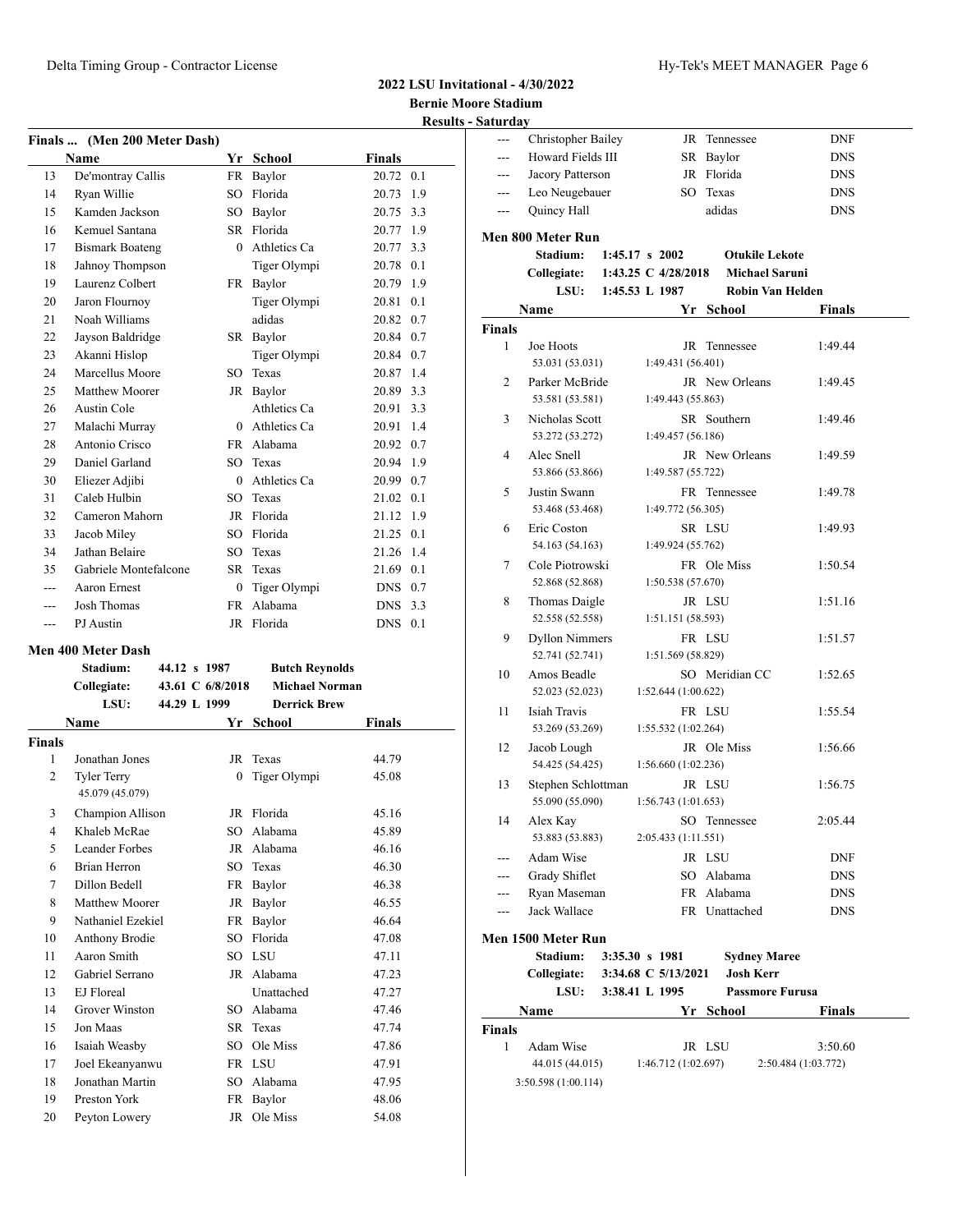**2022 LSU Invitational - 4/30/2022 Bernie Moore Stadium**

## **Results - S**

| Finals  (Men 1500 Meter Run) |                     |                    |  |                     |                     |               |  |
|------------------------------|---------------------|--------------------|--|---------------------|---------------------|---------------|--|
|                              | <b>Name</b>         |                    |  | Yr School           |                     | <b>Finals</b> |  |
| 2                            | Mark Shannon        |                    |  | JR Alabama          |                     | 3:53.33       |  |
|                              | 44.013 (44.013)     |                    |  | 1:47.487(1:03.474)  | 2:53.088 (1:05.601) |               |  |
|                              | 3:53.329 (1:00.241) |                    |  |                     |                     |               |  |
| $\mathcal{E}$                | Jack Wallace        |                    |  | FR Unattached       |                     | 3:53.67       |  |
|                              | 44.821 (44.821)     |                    |  | 1:48.358(1:03.537)  | 2:53.393 (1:05.035) |               |  |
|                              | 3:53.667(1:00.275)  |                    |  |                     |                     |               |  |
| 4                            | Abdigadir Mohamed   |                    |  | SO Meridian CC      |                     | 3:53.73       |  |
|                              | 44.218 (44.218)     |                    |  | 1:46.290 (1:02.072) | 2:51.114 (1:04.824) |               |  |
|                              | 3:53.726(1:02.613)  |                    |  |                     |                     |               |  |
| 5                            | <b>Brady Barton</b> |                    |  | FR Alabama          |                     | 3:59.06       |  |
|                              | 44.388 (44.388)     |                    |  | 1:47.868(1:03.480)  | 2:54.154(1:06.286)  |               |  |
|                              | 3:59.055 (1:04.902) |                    |  |                     |                     |               |  |
| 6                            | Collin Jones        |                    |  | FR Alabama          |                     | 4:04.32       |  |
|                              | 45.334 (45.334)     |                    |  | 1:49.041(1:03.707)  | 2:55.452(1:06.411)  |               |  |
|                              | 4:04.315 (1:08.864) |                    |  |                     |                     |               |  |
| 7                            | Mateo Barreto       |                    |  | SO Alabama          |                     | 4:05.91       |  |
|                              | 44.635 (44.635)     | 1:48.537(1:03.902) |  |                     | 2:56.009 (1:07.472) |               |  |
|                              | 4:05.907 (1:09.899) |                    |  |                     |                     |               |  |
| 8                            | Evan Pardo          |                    |  | FR Unattached       |                     | 4:19.54       |  |
|                              | 45.464 (45.464)     |                    |  | 1:54.423(1:08.959)  | 3:07.383 (1:12.960) |               |  |
|                              | 4:19.539 (1:12.157) |                    |  |                     |                     |               |  |
|                              | Davis Rove          |                    |  | SO LSU              |                     | <b>DNS</b>    |  |
|                              |                     |                    |  |                     |                     |               |  |

### **Men 110 Meter Hurdles**

|                | Stadium:                     | 13.28 s 2021 |                  | <b>Robert Dunning</b> |               |  |
|----------------|------------------------------|--------------|------------------|-----------------------|---------------|--|
|                | Collegiate:                  |              | 12.98 C 6/6/2019 | <b>Grant Holloway</b> |               |  |
|                | LSU:                         | 13.11 L 2022 |                  | <b>Damion Thomas</b>  |               |  |
|                | Name                         |              | Yr               | School                | <b>Finals</b> |  |
| <b>Finals</b>  |                              |              |                  |                       |               |  |
| 1              | Grant Holloway               |              |                  | adidas                | $13.34 - 0.4$ |  |
| $\overline{2}$ | Eric Edwards Jr.             |              |                  | SR LSU                | $13.57 - 0.4$ |  |
| 3              | Joey Daniels                 |              |                  | Athletics Ca          | 13.78 -0.4    |  |
| $\overline{4}$ | Corde Long                   |              |                  | SO Alabama            | $13.90 - 0.4$ |  |
| 5              | Elijah Morris                |              |                  | FR Baylor             | $14.10 - 0.4$ |  |
| 6              | DeShaun Jones                |              |                  | SR Unattached         | $14.25 -0.4$  |  |
| 7              | Spencer Brown                |              |                  | JR Ole Miss           | $14.38 - 1.4$ |  |
| 8              | Osaji Skyers                 |              |                  | FR Florida            | $14.47 - 1.4$ |  |
| 9              | Caleb Foster                 |              | SO.              | Florida               | $14.47 - 0.4$ |  |
| 10             | <b>Arthur Price</b>          |              |                  | Tiger Olympi          | $14.50 - 1.4$ |  |
| 11             | Keirston Paige               |              | $SO^-$           | Ole Miss              | $14.61 - 0.4$ |  |
| 12             | Peyton Davis                 |              | $SO^-$           | Tennessee             | $15.39 - 1.4$ |  |
| $---$          | Johnny Brackins              |              |                  | FR Baylor             | $DNS -0.4$    |  |
|                | <b>Men 400 Meter Hurdles</b> |              |                  |                       |               |  |
|                | Stadium:                     | 48.16 s 2002 |                  | <b>Rickey Harris</b>  |               |  |
|                | Collegiate:                  |              | 47.02 C 6/8/2018 | Rai Benjamin          |               |  |
|                | LSU:                         | 47.67 L 2005 |                  | <b>Bennie Brazell</b> |               |  |
|                | <b>Name</b>                  |              | Yr               | School                | <b>Finals</b> |  |
| <b>Finals</b>  |                              |              |                  |                       |               |  |
| 1              | Quincy Hall                  |              |                  | adidas                | 48.51         |  |

| 1 Ouincy Hall         | adidas | 48.51                                                    |
|-----------------------|--------|----------------------------------------------------------|
| <b>Ouincy Downing</b> |        | 49.22                                                    |
| Charles Brockman III  |        | 50.18                                                    |
| Jakwan Hale           |        | 50.59                                                    |
| Collin Sieffert       |        | 51.36                                                    |
|                       |        | 0 Tiger Olympi<br>SR Texas<br>SO Tennessee<br>SR Florida |

| Saturday      |                                                 |                     |                   |                         |  |
|---------------|-------------------------------------------------|---------------------|-------------------|-------------------------|--|
| 6             | Rasheeme Griffith                               | SO                  | Tennessee         | 51.55                   |  |
| 7             | Sean Burrell                                    |                     | SO LSU            | 51.62                   |  |
| 8             | Nicquaine Henry                                 |                     | SO Meridian CC    | 51.67                   |  |
| 9             | Norman Mukwada                                  |                     | FR Meridian CC    | 52.11                   |  |
| 10            | Clayton Elder                                   |                     | SO Alabama        | 53.40                   |  |
| 11            | Keenan Young                                    |                     | SO Meridian CC    | 53.78                   |  |
| $---$         | Elijah Morris                                   |                     | FR Baylor         | <b>DNS</b>              |  |
|               |                                                 |                     |                   |                         |  |
|               | <b>Men 3000 Meter Steeplechase</b>              |                     |                   |                         |  |
|               | Stadium:                                        | 8:22.34 s 2002      |                   | <b>Daniel Lincoln</b>   |  |
|               | Collegiate:                                     | 8:05.4h C 5/13/1978 | <b>Henry Rono</b> |                         |  |
|               | LSU:                                            | 8:38.14 L 1990      |                   | <b>Magnus Bengtsson</b> |  |
|               | Name                                            | Yr                  | <b>School</b>     | <b>Finals</b>           |  |
| <b>Finals</b> |                                                 |                     |                   |                         |  |
| 1             | <b>Garrett Hamilton</b>                         |                     | JR LSU            | 9:21.80                 |  |
|               | 40.394 (40.394)                                 | 1:54.085(1:13.691)  |                   | 3:08.202 (1:14.117)     |  |
|               | 4:22.564(1:14.362)                              | 5:38.582 (1:16.018) |                   | 6:54.197(1:15.615)      |  |
|               | 8:10.310 (1:16.113)                             | 9:21.795 (1:11.485) |                   |                         |  |
| 2             | Will Dart                                       |                     | SO LSU            | 9:25.27                 |  |
|               | 39.759 (39.759)                                 | 1:53.505(1:13.746)  |                   | 3:07.812 (1:14.307)     |  |
|               | 4:21.984 (1:14.172)                             | 5:38.086 (1:16.102) |                   | 6:54.660 (1:16.574)     |  |
|               | 8:10.864 (1:16.204)                             | 9:25.263 (1:14.399) |                   |                         |  |
| 3             | Jackson Martingayle                             |                     | SO LSU            | 9:28.76                 |  |
|               | 39.481 (39.481)                                 | 1:52.814 (1:13.333) |                   | 3:07.556 (1:14.742)     |  |
|               | 4:21.911 (1:14.355)                             | 5:38.002 (1:16.091) |                   | 6:54.641(1:16.639)      |  |
|               |                                                 |                     |                   |                         |  |
|               | 8:11.828 (1:17.187)                             | 9:28.760 (1:16.932) |                   |                         |  |
| 4             | Gavin Saacke                                    |                     | FR Alabama        | 9:29.03                 |  |
|               | 40.212 (40.212)                                 | 1:53.775(1:13.563)  |                   | 3:08.284 (1:14.509)     |  |
|               | 4:23.576 (1:15.292)                             | 5:39.618 (1:16.042) |                   | 6:56.988 (1:17.370)     |  |
|               | 8:15.377 (1:18.389)                             | 9:29.021 (1:13.644) |                   |                         |  |
| 5             | Cade Martin                                     |                     | JR LSU            | 9:29.92                 |  |
|               | 39.964 (39.964)                                 | 1:54.373(1:14.409)  |                   | 3:08.919 (1:14.546)     |  |
|               | 4:23.281 (1:14.362)                             | 5:39.279 (1:15.998) |                   | 6:56.547 (1:17.268)     |  |
|               | 8:14.149 (1:17.602)                             | 9:29.911 (1:15.762) |                   |                         |  |
|               |                                                 |                     |                   |                         |  |
|               | Men 4x100 Meter Relay                           |                     |                   |                         |  |
|               | Stadium:                                        | 38.32 s 2002        | LSU               |                         |  |
|               | Stadium:                                        | 38.32 c 1987        | <b>TCU</b>        |                         |  |
|               | Collegiate:                                     | 37.97 C 6/7/2019    | Florida           |                         |  |
|               | R. Ekevwo, H. Sani Brown, G. Holloway, R. Clark |                     |                   |                         |  |
|               | LSU:                                            | 38.24 L 1998        | LSU               |                         |  |
|               | J. Grant, M, Alridge, B. Logan, C. Perry        |                     |                   |                         |  |
|               | Team                                            |                     | Relay             | <b>Finals</b>           |  |
| Finals        |                                                 |                     |                   |                         |  |
| 1             | LSU                                             |                     | А                 | 38.85                   |  |
|               | 1) Eric Edwards Jr. SR                          |                     |                   | 2) Dorian Camel JR      |  |
|               | 3) Da'Marcus Fleming SO                         |                     |                   | 4) Kenroy Higgins JR    |  |
| 2             | Florida                                         |                     | А                 | 38.86                   |  |
|               | 1) Dedrick Vanover SR                           |                     |                   | 2) Tyler Davis SO       |  |
|               | 3) Jacory Patterson JR                          |                     |                   | 4) Joseph Fahnbulleh SO |  |
| 3             | Tennessee                                       |                     | А                 | 38.99                   |  |
|               | 1) Wayne Pinnock FR                             |                     |                   | 2) Favour Ashe FR       |  |
|               | 3) Carey McLeod SR                              |                     |                   | 4) Emmanuel Bynum SO    |  |
| 4             | Athletics Canada                                |                     | А                 | 39.25                   |  |
|               | 1) Malachi Murray 0                             |                     |                   | 2) Bismark Boateng 0    |  |
|               | 3) Brendon Rodney                               |                     |                   | 4) Eliezer Adjibi 0     |  |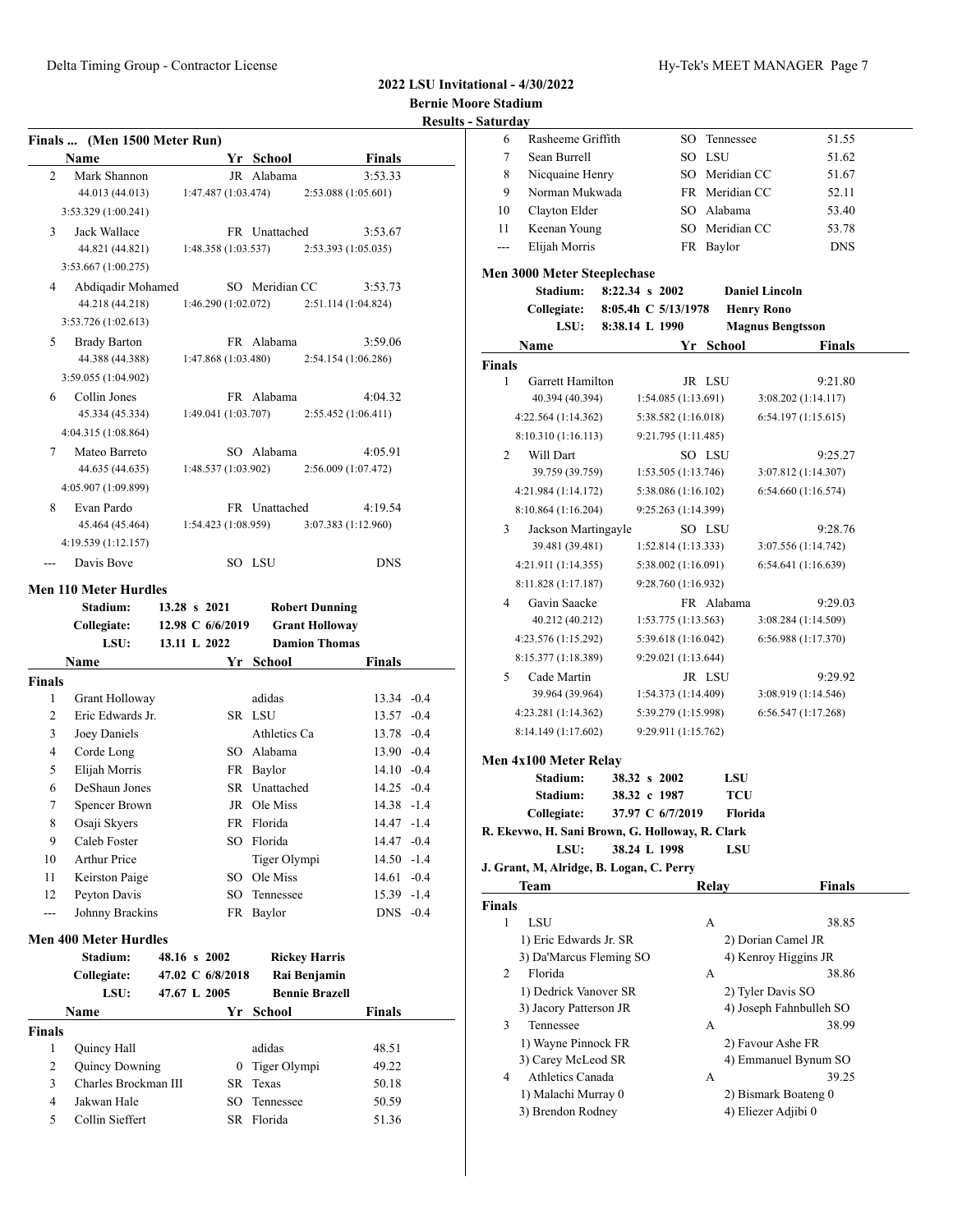### **2022 LSU Invitational - 4/30/2022 Bernie Moore Stadium Results - Sat**

|              | Finals  (Men 4x100 Meter Relay)                |                    |                         |
|--------------|------------------------------------------------|--------------------|-------------------------|
|              | Team                                           | Relay              | Finals                  |
| 5            | Texas                                          | A                  | 39.30                   |
|              | 1) Daniel Garland SO                           |                    | 2) Marcellus Moore SO   |
|              | 3) Caleb Hulbin SO                             |                    | 4) Micaiah Harris SR    |
| 6            | Baylor                                         | А                  | 39.32                   |
|              | 1) Laurenz Colbert FR                          |                    | 2) Isaiah Cunningham SR |
|              | 3) Kamden Jackson SO                           |                    | 4) De'montray Callis FR |
| 7            | Alabama                                        | А                  | 40.00                   |
|              | 1) Jekovan Rhetta FR                           |                    | 2) Tarsis Orogot FR     |
|              | 3) Demetrius Jackson JR                        |                    | 4) Corde Long SO        |
| 8            | Alabama                                        | В                  | 40.47                   |
|              | 1) Josh Thomas FR                              |                    | 2) Jonathan Martin SO   |
|              | 3) Antonio Crisco FR                           |                    | 4) Quincy Scott JR      |
| 9            | Meridian CC                                    | A                  | 41.93                   |
|              |                                                |                    |                         |
|              | 1) Zhimarlas Johnson SO                        |                    | 2) Ladarrius Giles FR   |
|              | 3) Ja'Juan McClain SO                          |                    | 4) Dickson Kapandura FR |
|              | Men 4x400 Meter Relav                          |                    |                         |
|              | Stadium:                                       | 3:00.38 s 2016     | LSU                     |
|              | Collegiate:                                    | 2:59.00 C 6/8/2018 | So. California          |
|              | R. Morgan, R. Benjamin, Z. Shinnick, M. Norman |                    |                         |
|              | LSU:                                           | 2:59.59 L 2005     | LSU                     |
|              |                                                |                    |                         |
|              | R. Darder, K. Willie, B. Brazell, X. Carter    |                    |                         |
|              | Team                                           | Relay              | <b>Finals</b>           |
| Finals       |                                                |                    |                         |
| $\mathbf{1}$ | LSU                                            | A                  | 3:02.97                 |
|              | 1) Dorian Camel JR                             |                    | 2) Sean Burrell SO      |
|              | 3) Aaron Smith SO                              |                    | 4) Ashton Hicks JR      |
|              | 43.232 (43.232)                                | 1:31.093 (47.861)  | 2:17.387 (46.294)       |
|              | 3:02.965 (45.578)                              |                    |                         |
| 2            | Texas                                          | А                  | 3:03.01                 |
|              | 1) Gabriele Montefalcone SR                    |                    | 2) Jonathan Jones JR    |
|              | 3) Micaiah Harris SR                           |                    | 4) Brian Herron SO      |
|              | 44.865 (44.865)                                | 1:31.467 (46.602)  | 2:18.286 (46.819)       |
|              | 3:03.009 (44.723)                              |                    |                         |
| 3            | Tennessee                                      | А                  | 3:04.16                 |
|              |                                                |                    |                         |
|              | 1) Rasheeme Griffith SO                        |                    | 2) Jakwan Hale SO       |
|              | 3) Emmanuel Bynum SO                           |                    | 4) Justin Swann FR      |
|              | 45.662 (45.662)                                | 1:32.213(46.551)   | 2:17.375 (45.162)       |
|              | 3:04.159 (46.785)                              |                    |                         |
| 4            | Florida                                        | А                  | 3:07.37                 |
|              | 1) Anthony Brodie SO                           |                    | 2) Jacob Miley SO       |
|              | 3) Collin Sieffert SR                          |                    | 4) Miles Green JR       |
|              | 43.996 (43.996)                                | 1:32.483 (48.487)  | 2:19.339 (46.856)       |
|              | 3:07.361 (48.022)                              |                    |                         |
| 5            | Southern                                       | А                  | 3:12.02                 |
|              | 1) Jordan Thompson JR                          |                    | 2) Kason Jones FR       |
|              | 3) DeAnthony Nervis SO                         |                    | 4) Nicholas Scott SR    |
|              | 48.965 (48.965)                                | 1:37.818 (48.853)  | 2:24.887 (47.069)       |
|              |                                                |                    |                         |
|              | 3:12.019 (47.133)                              |                    |                         |
| ---          | Tennessee                                      | В                  | <b>DNF</b>              |
|              | 1) Peyton Davis SO                             |                    | 2) Joe Hoots JR         |
|              | 3) Anthony Riley SO                            |                    | 4) Carey McLeod SR      |
|              | 50.042 (50.042)                                | 1:39.831 (49.789)  |                         |
|              |                                                |                    |                         |

| <u>Saturday</u> |                                   |                     |                      |                        |                                  |
|-----------------|-----------------------------------|---------------------|----------------------|------------------------|----------------------------------|
|                 | Texas                             |                     |                      | B                      | <b>DNF</b>                       |
|                 | 1) Charles Brockman III SR        |                     |                      | 2) Caleb Hulbin SO     |                                  |
|                 | 3) Daniel Garland SO              |                     |                      | 4) Jon Maas SR         |                                  |
|                 | 45.605 (45.605)                   |                     | 1:39.095 (53.490)    |                        | 2:25.975 (46.880)                |
|                 | <b>Tiger Olympians</b>            |                     |                      | А                      | <b>DNS</b>                       |
|                 | 1) Ouincy Downing 0               |                     |                      |                        | 2) Vernon Norwood 0              |
|                 | 3) Tyler Terry 0                  |                     |                      | 4) Aaron Ernest 0      |                                  |
|                 | 3:21.421 (3:21.421)               |                     |                      |                        |                                  |
|                 | Alabama                           |                     |                      | B                      | DNS                              |
|                 | 1) Gabriel Serrano JR             |                     |                      |                        | 2) Antonio Crisco FR             |
|                 | 3) Jonathan Martin SO             |                     |                      |                        | 4) Grover Winston SO             |
|                 | Alabama                           |                     |                      | A                      | <b>DNS</b>                       |
|                 | 1) Leander Forbes JR              |                     |                      | 2) Corde Long SO       |                                  |
|                 | 3) Demetrius Jackson JR           |                     |                      |                        | 4) Khaleb McRae SO               |
|                 | Men High Jump                     |                     |                      |                        |                                  |
|                 | Stadium:                          | 7-05.75 s 1987      |                      | <b>Tom Smith</b>       |                                  |
|                 | <b>Stadium:</b>                   | 7-05.75 c 1987      |                      |                        | <b>Dothel Edwards, Troy Kemp</b> |
|                 | Collegiate:                       |                     | 7-09.75 C 6/3/1989   | <b>Hollis Conway</b>   |                                  |
|                 | LSU:                              | 7-08.75 L 2021      |                      |                        | <b>JuVaughn Harrison</b>         |
|                 | Name                              |                     | Yr                   | School                 | Finals                           |
| <b>Finals</b>   |                                   |                     |                      |                        |                                  |
| 1               | Django Lovett                     |                     |                      | Athletics Ca           | 2.24 <sub>m</sub>                |
| 2               | Augustus Karweh                   |                     |                      | SO Meridian CC         | 2.09 <sub>m</sub>                |
| 3               | Zayne Palomino                    |                     |                      | FR Alcorn State        | J2.09 <sub>m</sub>               |
| 4               | Ukurugenzi Kojo                   |                     |                      | SO Ole Miss            | 2.04 <sub>m</sub>                |
| 5               | Riley Foreman                     |                     |                      | SO Texas               | J2.04m                           |
| 6               | Ronnie Rounds                     |                     |                      | JR LSU                 | J2.04m                           |
|                 |                                   |                     |                      | FR Texas               | ΝH                               |
| ---             | Sam Hurley                        |                     |                      |                        |                                  |
|                 |                                   |                     |                      |                        |                                  |
|                 | <b>Men Pole Vault</b>             |                     |                      |                        |                                  |
|                 | <b>Stadium:</b>                   | $19-05.50$ s $2019$ |                      | <b>Mondo Duplantis</b> |                                  |
|                 | Collegiate:                       |                     | 19-08.25 C 5/11/2019 | <b>Mondo Duplantis</b> |                                  |
|                 | LSU:                              | 19-08.25 L 2019     |                      | <b>Mondo Duplantis</b> |                                  |
|                 | Name                              |                     | Yr                   | School                 | Finals                           |
| Finals          |                                   |                     |                      |                        |                                  |
| 1               | Warren Miller                     |                     |                      | JR Texas               | 5.26m                            |
| 2               | Connor Boenig                     |                     |                      | FR Texas               | 4.96m                            |
| 3               | Miles Walden                      |                     |                      | SO Ole Miss            | 4.81 <sub>m</sub>                |
| 3               | Cross Derriso                     |                     |                      | FR Alabama             | 4.81m                            |
| ---             | Frankie Amore                     |                     |                      | FR Ole Miss            | NH                               |
| ---             | Louis Martinez                    |                     |                      | FR Alabama             | NH                               |
| ---             | Ford Maberry                      |                     |                      | FR Ole Miss            | NH                               |
| ---             | Nate Butler                       |                     |                      | FR Baylor              | NΗ                               |
| ---             | Benjamin Conacher                 |                     |                      | FR Baylor              | ΝH                               |
|                 |                                   |                     |                      |                        |                                  |
|                 | <b>Men Long Jump Invitational</b> |                     |                      |                        |                                  |
|                 | Name                              |                     |                      | Yr School              | Finals                           |
| Finals          |                                   |                     |                      |                        |                                  |
| 1               | Marquis Dendy                     |                     |                      | NIC TC                 | 8.04m 1.6                        |
| $\overline{c}$  | Wayne Pinnock                     |                     |                      | FR Tennessee           | $8.02m + 0.0$                    |
| 3               | Carey McLeod                      |                     |                      | SR Tennessee           | 7.99 $m$ +0.0                    |
| 4               | Rayvon Grey                       |                     |                      | Tiger Olympi           | J7.99m 1.7                       |
| 5               | Emmanuel Ineh                     |                     |                      | SO Alabama             | 7.86m 1.6                        |
| 6               | Caleb Foster                      |                     |                      | SO Florida             | $7.56m - 0.3$                    |
| 7               | Ji'eem Bullock                    |                     |                      | SO LSU                 | $7.54m$ 1.0                      |
|                 |                                   |                     |                      |                        |                                  |